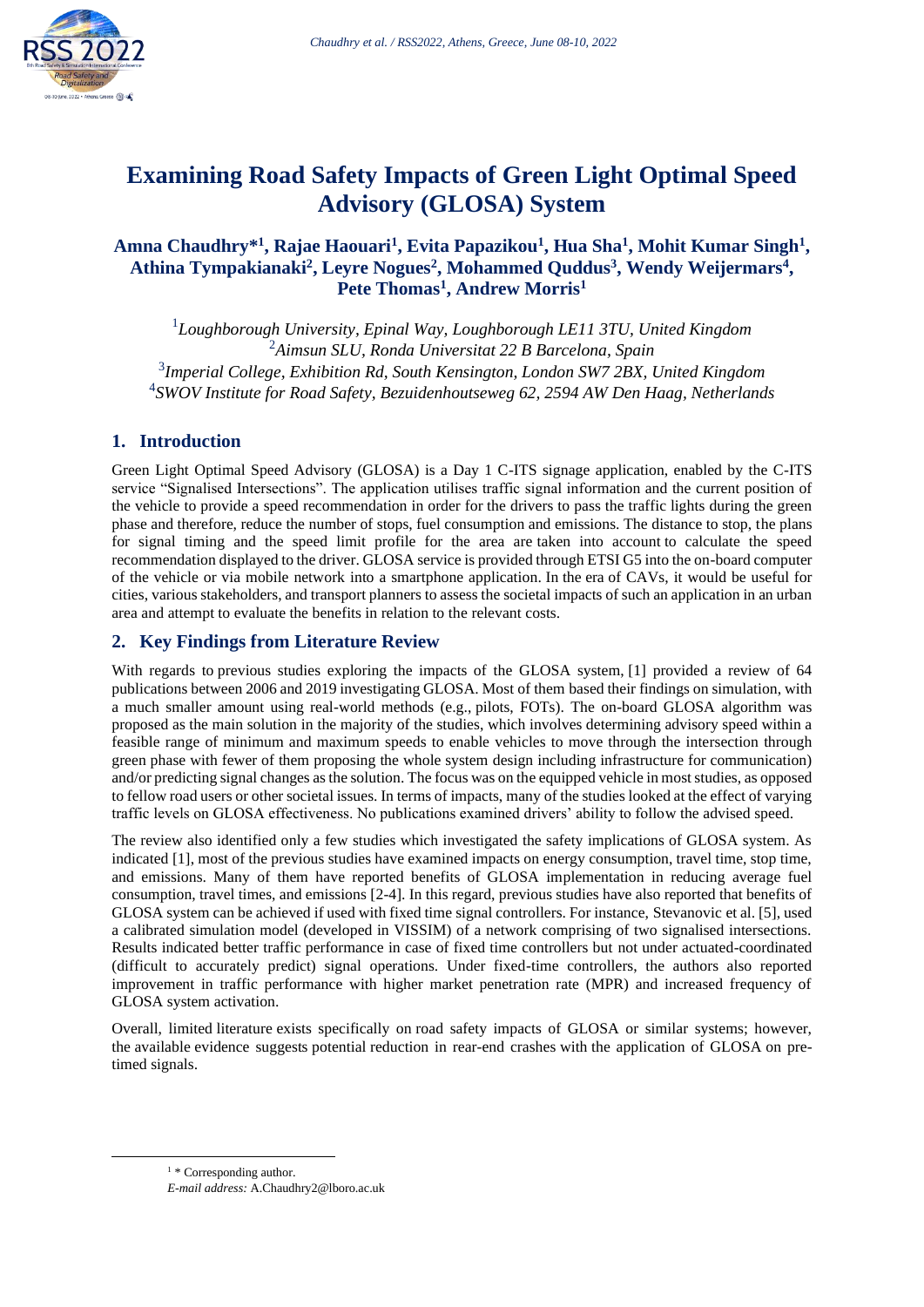

# **3. Methodology**

Quantification of safety impacts was performed with surrogate safety assessment which involves processing vehicular trajectories to identify traffic conflicts in the surrogate safety assessment model (SSAM) by Federal Highway Administration through various parameters including time to collision (TTC), post-encroachment time (PET), variation in speed and acceleration, and conflict angle. In order to assess the impact of GLOSA application on safety, the surrogate safety assessment was performed with and without GLOSA application on the study network.

### **3.1. Study Area and Analysis Scenarios**

The traffic microsimulation model used for this study was provided by Transport for Greater Manchester. The study area is around 1.22km<sup>2</sup> and contains 53 nodes, 95 road section, and an OD matrix of  $11\times11$ . Traffic data of evening peak hours (17:00 – 18:00) was used, with an estimated traffic demand of 3738 cars, 308 goods vehicles (LGV), and 127 heavy goods vehicle (HGV) trips. For implementing GLOSA, a corridor near the Salford area was selected in Manchester including three signalized intersections (Figure 1) where the distance between the first and second intersection is around 400m whereas that between the second and third intersection is around 800m. The impact of GLOSA was analysed under fixed time coordinated traffic control at these study locations signals.



**Figure 1: Test corridor in Manchester network for GLOSA application**

The test scenarios on GLOSA implementation and CAV deployment are as follows:

- Baseline scenario No GLOSA, CAV market penetration from 0% to 100% in 20% increments.
- Scenario 1 GLOSA on intersection 1,
- Scenario 2 GLOSA on intersections 1 and 2, and
- Scenario 3 GLOSA on intersection 1, 2 and, 3.

Simulations were performed for the peak hours on baseline and all three analysis scenarios with CAV deployment as shown in Table 1.

| Tuble 1. C.1. Beeplogment becausing |                                 |               |           |            |            |           |               |               |
|-------------------------------------|---------------------------------|---------------|-----------|------------|------------|-----------|---------------|---------------|
| Type of Vehicle                     | <b>CAV Deployment Scenarios</b> |               |           |            |            |           |               |               |
|                                     | $100 - 0 - 0$                   | $80 - 20 - 0$ | $60-40-0$ | $40-40-20$ | $20-40-40$ | $0-40-60$ | $0 - 20 - 80$ | $0 - 0 - 100$ |
|                                     | Passenger vehicles              |               |           |            |            |           |               |               |
| Human-Driven Vehicle                | 100%                            | 80%           | 60%       | 40%        | 20%        | 0%        | 0%            | 0%            |
| $1st$ Gen CAV                       | 0%                              | 20%           | 40%       | 40%        | 40%        | 40%       | 20%           | 0%            |
| 2 <sup>nd</sup> Gen CAV             | 0%                              | 0%            | 0%        | 20%        | 40%        | 60%       | 80%           | 100%          |
|                                     | Freight vehicles                |               |           |            |            |           |               |               |
| Human-Driven LGV                    | 100%                            | 80%           | 40%       | $0\%$      | 0%         | 0%        | 0%            | 0%            |
| LGV-CAV                             | 0%                              | 20%           | 60%       | 100%       | 100%       | 100%      | 100%          | 100%          |
| Human-Driven HGV                    | 100%                            | 80%           | 40%       | $0\%$      | $0\%$      | 0%        | 0%            | $0\%$         |
| <b>HGV-CAV</b>                      | 0%                              | 20%           | 60%       | 100%       | 100%       | 100%      | 100%          | 100%          |
|                                     |                                 |               |           |            |            |           |               |               |

#### **Table 1: CAV Deployment scenarios**

The following assumptions were made in the frame of GLOSA application.

- 1. The quality of communication between signals and vehicles is ideal and all messages are delivered successfully and without delay,
- 2. All the drivers accept and comply with the recommended speed,
- 3. GLOSA is applied at each simulation step, and
- 4. Only CAVs will have the capability to communicate with traffic signal controllers.
- 5. Simulations were run for the peak hours performing 10 replications under each scenario.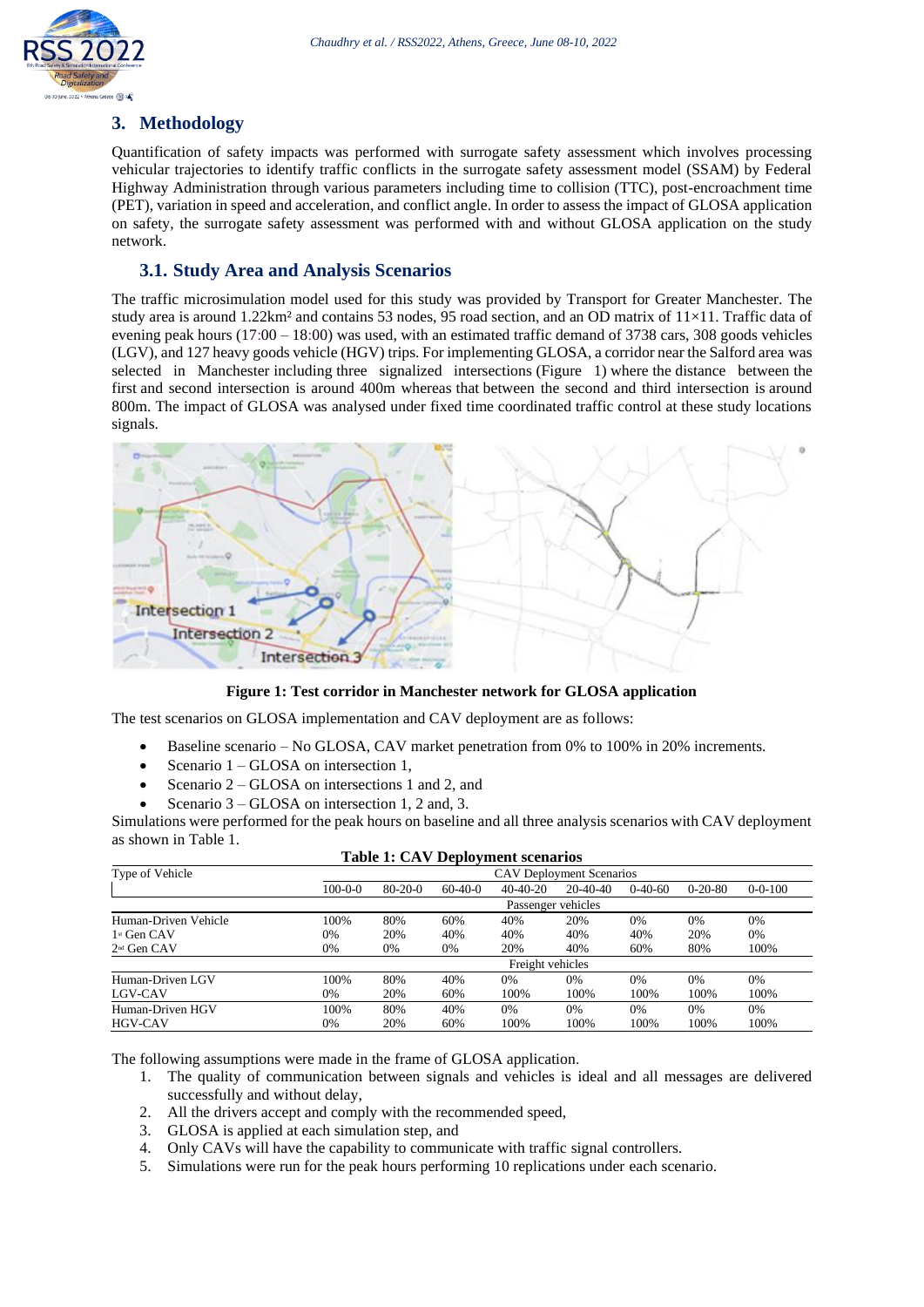

The CAVs behaviours were modelled using Gipps car-following model [6, 7]. To simulate HDV and CAV behaviours, various parameters of the car-following model were adjusted. The assumptions on CAV behavioural parameters and their values were derived based on a comprehensive literature, which included both empirical and simulation-based studies as well as discussion with experts during LEVITATE project meetings. The details on each parametric assumption, within LEVITATE project, on CAV driving behaviour can be found in [8].

# **3.2. GLOSA Algorithm**

GLOSA Algorithm was developed based on reviewing some of the previously developed algorithms in literature [5] with modifications as deemed adequate for the test network. Before applying the GLOSA algorithm on the test network, the impact of activation distance and frequency of GLOSA on overall traffic performance was analysed. Based on the results, the activation distance was kept to 400m while GLOSA was applied on each simulation time step. Minimum speed threshold was kept as 50% of speed limit following the suggestions provided in some previous studies [9, 10] while upper limit was kept as speed limit +5mph.

### **4. Analysis and Results**

The surrogate safety analysis was conducted using FHWA SSAM model which is a software application designed to perform statistical analysis of vehicle trajectory data output from microscopic traffic simulation models. The details of the surrogate safety assessment method and various parametric assumptions used for the analysis can be found in [11].

The effects on road safety of increasing automation of the vehicle fleet together with implementation of GLOSA are quantified using microsimulation in Aimsun combined with the SSAM tool which identifies potentially dangerous traffic interactions (traffic 'conflicts'). A prediction for the resulting change in conflicts is made for the test scenarios presented under section 3.1.

The analysis of TTC distributions of the conflicts results, obtained from microsimulation and SSAM analysis, indicated a large number of TTC events falling at 0 or below 0.1s (crash or near crash situation). Theoretically, the low value of TTC (0.1s) represents crash/near-crash situation, although the simulation software is not able to model the crash events. In addition, SSAM is likely to mark even safe interactions involving CAVs as conflicts due to shorter headways or potentially assign an event as conflict incorrectly when a vehicle is unable to complete an initiated lane change due to a congested environment [12]. Thus, the number of events with very low values of TTC (0.1) can be considered as noise/systematic bias which could be either from Aimsun or/and SSAM. Due to this reason, it was decided to remove the noise in the conflicts data with very low TTC values (TTC <= 0.1s) within LEVITATE project. Additionally, a large number of conflicts were identified involving freight vehicles, which could be due to inadequate modelling to these vehicles. Further details on TTC distributions and conflicts involving freight vehicles can be found in the report on Road Safety related Impacts within the LEVITATE project [11].

The traffic conflicts results involving passenger cars, for the aforementioned analysis scenarios, are presented in Figure 2. The numbers in the plots represent percentage change in conflicts (normalised per 1000 veh-km) against varying fleet composition for the study network. The figures in fleet composition refers to percentage of humandriven vehicles, 1st Generation CAVs, and 2nd Generation CAVs, respectively. These results represent average of 10 simulation runs with different random seeds.

It can be observed through the trends in Figure 2 that the application of GLOSA system on multiple intersections indicate added benefits as opposed to single intersection implementation in the study network. The multiple implementation cases show almost 16-17 % reduction in conflicts at full MPR scenario. The results also show reduction in conflicts under GLOSA application (on multiple intersections) with low MPR of 1<sup>st</sup> and 2<sup>nd</sup> Generation CAVs, ranging 9-16% and 10-12% respectively. With higher MPRs of CAVs under GLOSA implementation on single intersection in the study corridor, safety was found to be negatively affected.

The results have been further segregated into conflict type. i.e., rear-end, lane-change or crossing conflict. As can be clearly seen, the rear-end conflicts dominate all scenarios. Overall, an interesting trend on conflicts type can be observed indicating a slight increase in lane change conflicts with GLOSA application as compared to the baseline scenario. Similar trends on lane change conflicts were also reported by an earlier study investigating the safety impacts of GLOSA system through surrogate safety assessment [13]. Rear end conflicts under GLOSA scenarios were only found to decrease at low MPRs of 1<sup>st</sup> and 2<sup>nd</sup> Generation CAVs where the maximum reduction was found to be 7% (under low MPR of 1<sup>st</sup> Gen CAVs) in case 3 when GLOSA is applied on all three intersections as compared to the baseline. Overall, a minor increase (not more than 3%) was observed on crossing conflicts with multiple intersections implementation as compared to the bassline and single intersection application; however, the increase was not found to be consistent across all the MPR scenarios.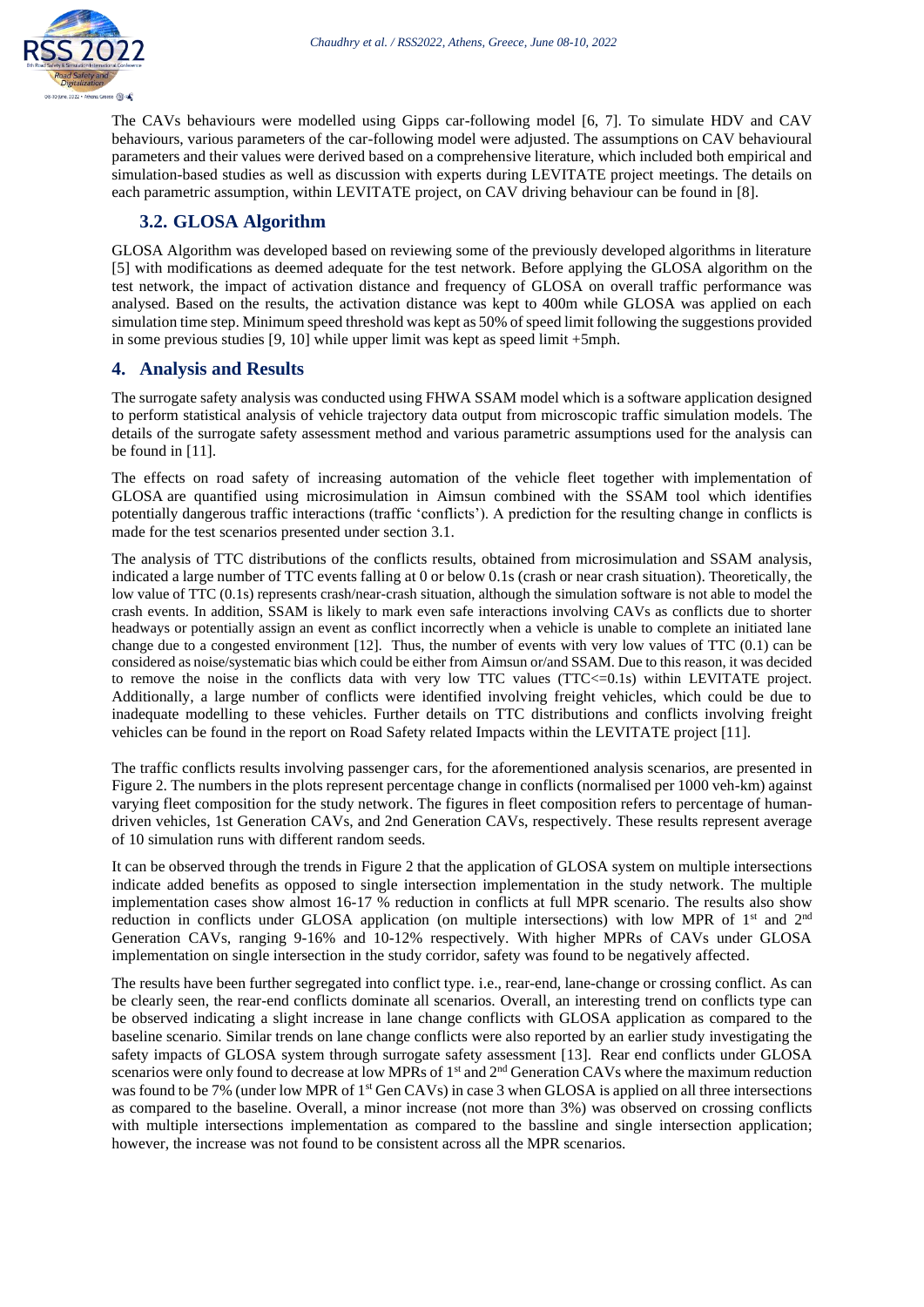



**Figure 2: Percentage of conflicts w.r.t baseline (100-0-0) per 1000 veh-km travelled based on conflicts type**

### **5. Discussion and Safety Implications**

In general, GLOSA is expected to result in lesser number of stops (smoother traffic flow), which will likely decrease the number of crashes with increasing MPRs of GLOSA equipped vehicles. The results of this study show potential increase in safety (almost 16-17% reduction in conflicts at full CAV MPR as compared to the baseline scenario) when GLOSA was applied on multiple intersections along the study corridor. However, the results were not found to be consistent across all MPR scenarios. Most prominent impact was found to be either under low MPR of 1<sup>st</sup> and 2<sup>nd</sup> Gen CAVs or under full MPR of 2<sup>nd</sup> Gen CAVs. One potential reason could be the assumptions used on modelling behaviours of CAVs and the complexity of interactions under the mixed fleet scenarios with higher MPRs of 1<sup>st</sup> and 2<sup>nd</sup> Gen CAVs. The results rather showed an overall negative impact on safety when GLOSA was implemented on only first intersection along the study corridor. It was also found in the study and reported by the previous research [13], that the GLOSA application can potentially impact the proportion of conflict types, with potential decrease in rear-end conflicts and slight increase in lane-change conflicts. It is important to note that these results have several dependencies including network characteristics (e.g., intersection configuration, spacing between intersections, controller type), GLOSA activation frequency, as well as assumptions on the quality of communication between signals and vehicles (ideal and without delay), only CAVs to be GLOSA equipped, and the 100% advisory speed compliance rate.

### **Acknowledgement**

The present research was carried out within the research project "LEVITATE - Societal Level Impacts of Connected and Automated Vehicles," which received funding from the European Union's Horizon 2020 research and innovation program under grant agreement No 824361. The authors would like to acknowledge Hannah Tune from Transport for Greater Manchester for providing the Manchester network model and Dr. Hitesh C. Boghani's contribution in the early stage of the LEVITATE project.

### **References**

- 1. Mellegård, N. and F. Reichenberg. The Day 1 C-ITS Application Green Light Optimal Speed Advisory—A Mapping Study. Transportation Research Procedia, 2020. 49: p. 170–182.
- 2. Gajananan, K., S. Sontisirikit, J. Zhang, M. Miska, E. Chung, S. Guha and H. Prendinger. A cooperative ITS study on green light optimisation using an integrated traffic, driving, and communication simulator. In Australasian Transport Research Forum 2013 Proceedings, Australia, Australasian Transport Research Forum (ATRF), 2013.
- 3. Xia, H., K. Boriboonsomsin, F. Schweizer, A. Winckler, K. Zhou, W. B. Zhang, and M. Barth. Field Operational Testing of ECO Approach Technology at a Fixed-Time Signalized Intersection. Proc., 2012 15th International IEEE Conference on Intelligent Transportation Systems, Anchorage, AK, 2012.
- 4. Chen, H., Rakha, A Loulizi, El-ShawarbyAlmannaa Development and Preliminary Field Testing of an In-Vehicle Eco-Speed Control System in the Vicinity of Signalized Intersections. IFAC-PapersOnLine, 2012. 49: p. 249–254.
- 5. Stevanovic, A., J. Stevanovic and C. Kergaye. Green Light Optimized Speed Advisory Systems. Transportation Research Record: Journal of the Transportation Research Board, 2013. 2390: p. 53–59.
- 6. Gipps, P. G. . A behavioural car-following model for computer simulation. Transportation Research Part B: Methodological, 1981. 15(2): p. 105-111.
- 7. Gipps, P. G. . A model for the structure of lane-changing decisions. Transportation Research Part B: Methodological, 1986. 20(5): p. 403-414